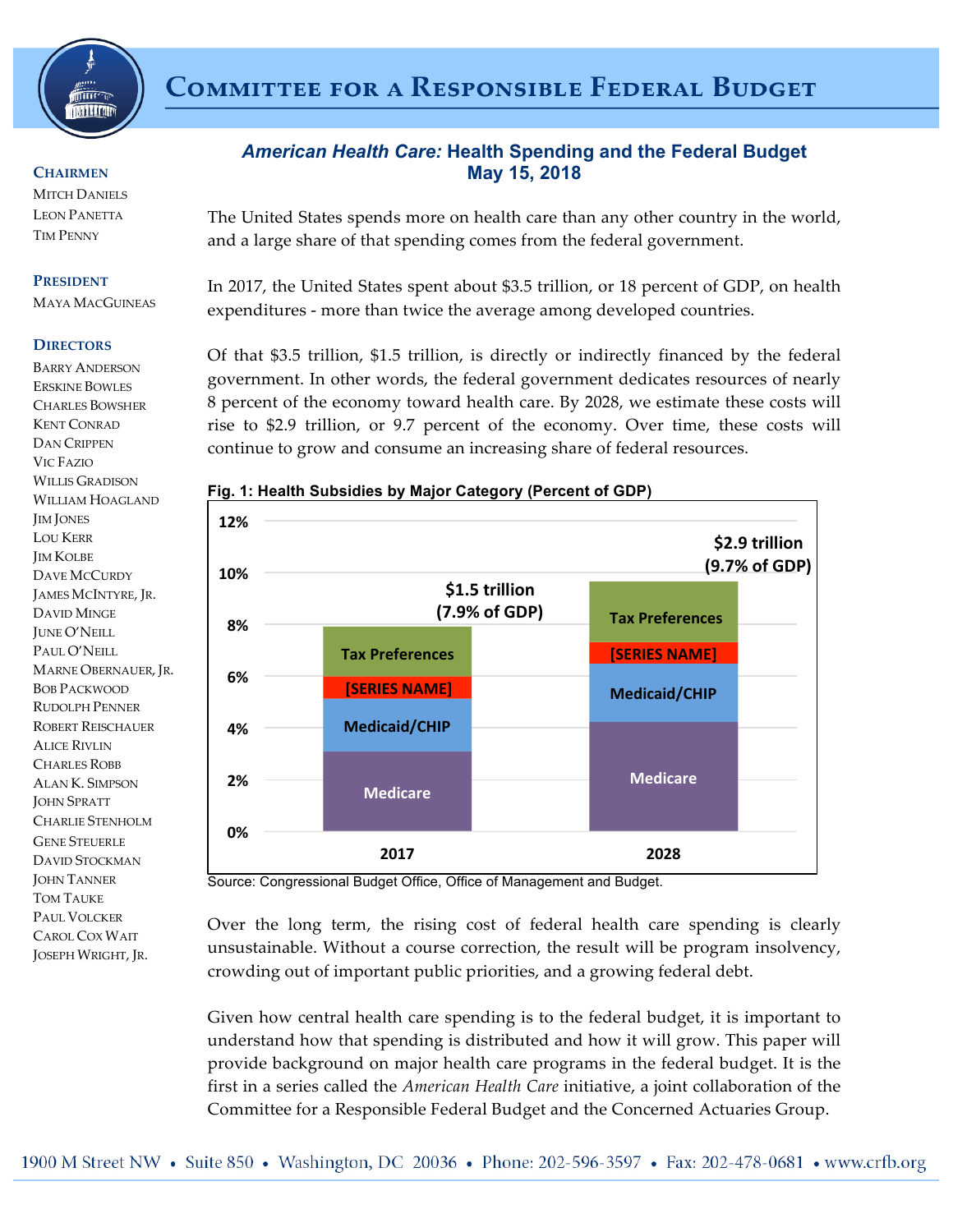

# **The Rise of Federal Health Spending**

Federal health spending has grown significantly over the past several decades and is projected to grow in the future. Spending on the major federal health programs – Medicare, Medicaid, the Children's Health Insurance Program (CHIP), and the health insurance exchange subsidies created under the Affordable Care Act – has increased from 0.8 percent of the economy in 1970 to 3.1 percent by 2000 and 5.4 percent in 2017 (total federal resources dedicated to health care, which include tax benefits as well, total about 8 percent of the economy). In dollar terms, major federal health spending has grown by 230 percent since 2000, while economy-wide prices have only risen 40 percent, and the economy has only grown by 90 percent. This growth is due to both automatic growth in enrollees and health care costs as well as health care expansions in the form of the Medicare prescription drug program and the Affordable Care Act.

As the population ages and per-capita health care costs rise, nearly all forecasters expect federal health care spending to continue to grow. Based on Congressional Budget Office (CBO) projections and our own extrapolations, major federal health spending will rise from 5.4 percent of GDP in 2017 to 6.8 percent in 2028 and 8.4 percent by 2040.



**Fig. 2: Historical and Projected Federal Health Care Spending (Percent of GDP)**

Source: Office of Management and Budget, Congressional Budget Office, CRFB calculations.

Meanwhile, health care will consume a larger share of the budget over time. In 1970, major health programs made up only 5 percent of the budget. That share increased to 20 percent by 2000 and 28 percent by 2017. By 2028, one-third of federal dollars not spent on interest will go toward health spending, and by 2040, nearly 40 percent will. Even these estimates do not account for the erosion of the tax base resulting from the tax exclusion for employer-sponsored health insurance.

In other words, the rising cost of health care is crowding out almost everything else.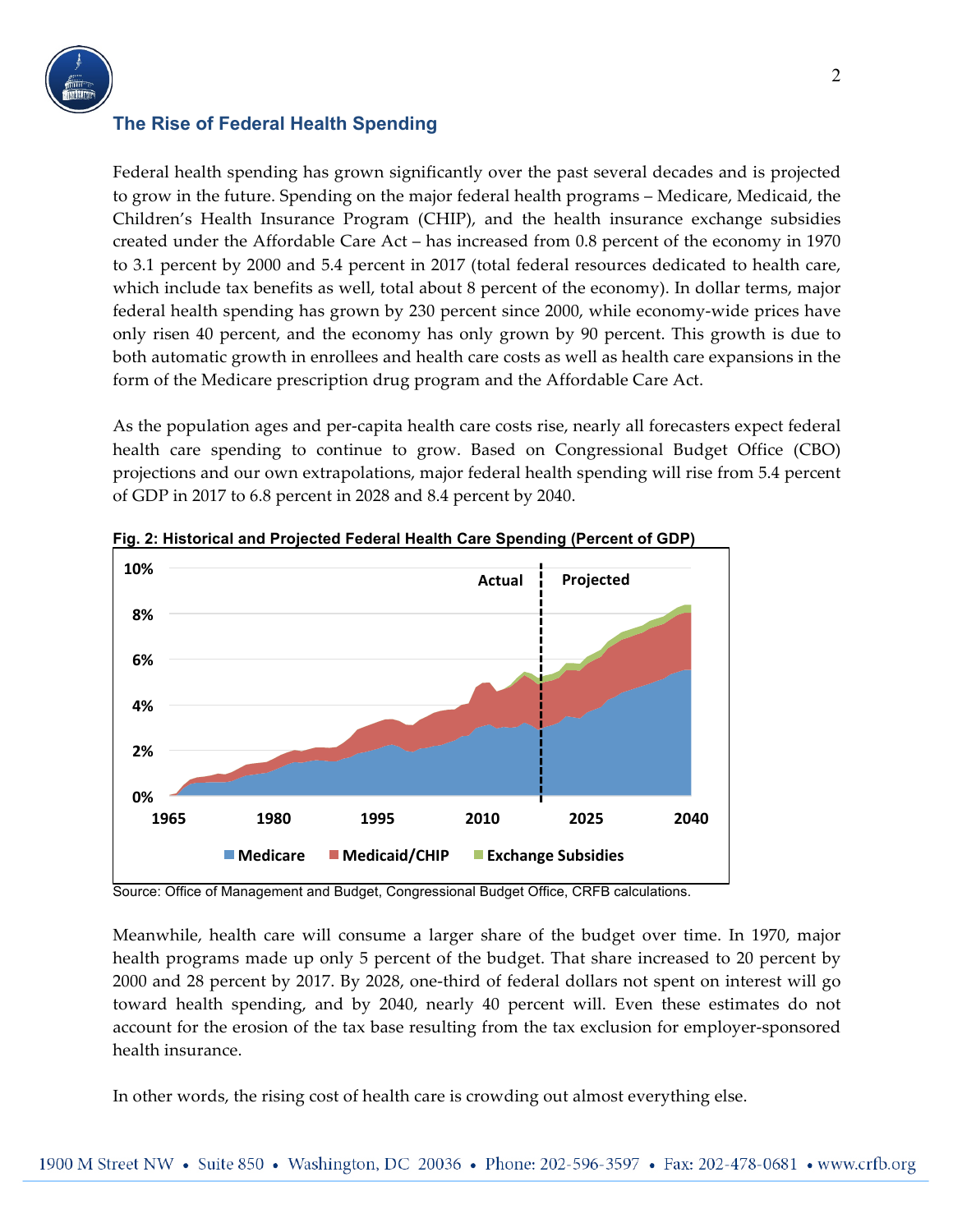





### **Where Does the Money Go?**

Most federal health care resources go toward financing four items: Medicare, Medicaid, the tax exclusion for employer-sponsored health insurance, and the exchange subsidies established under the Affordable Care Act. These and other programs are discussed below.

#### **Medicare**

Medicare is the largest federal health care program, serving 58 million elderly and disabled people at a gross cost of \$702 billion in 2017 and a cost net of premiums of \$591 billion. Medicare consists of three programs: Part A covers hospital and inpatient care, Part B covers physician and outpatient care, and Part D covers prescription drugs. Part A is funded primarily by a payroll tax while Parts B and D are funded through a combination of premiums and general revenue. Medicare beneficiaries may enroll in some or all of these parts or in private insurance known as "Medicare Advantage" while still receiving a similar federal subsidy.

Medicare costs are expected to rise rapidly in the coming years. In dollars, net costs are projected to more than double over the next decade to \$1.3 trillion in 2028. This growth is due to both the aging of the population – the number of beneficiaries will rise from 58 million to 77 million – and growth in per-capita health spending – cost per beneficiary is projected to grow from \$10,200 to \$16,400. Both factors will continue to grow beyond the end of the decade.

#### **Medicaid and CHIP**

Medicaid is a state-run and jointly-financed health insurance program serving lower-income residents – including those making up to 138 percent of the poverty level in states that expanded Medicaid under the Affordable Care Act. Medicaid provides benefits for both acute and long-term care, covering nearly 100 million people over the course of a year. The Children's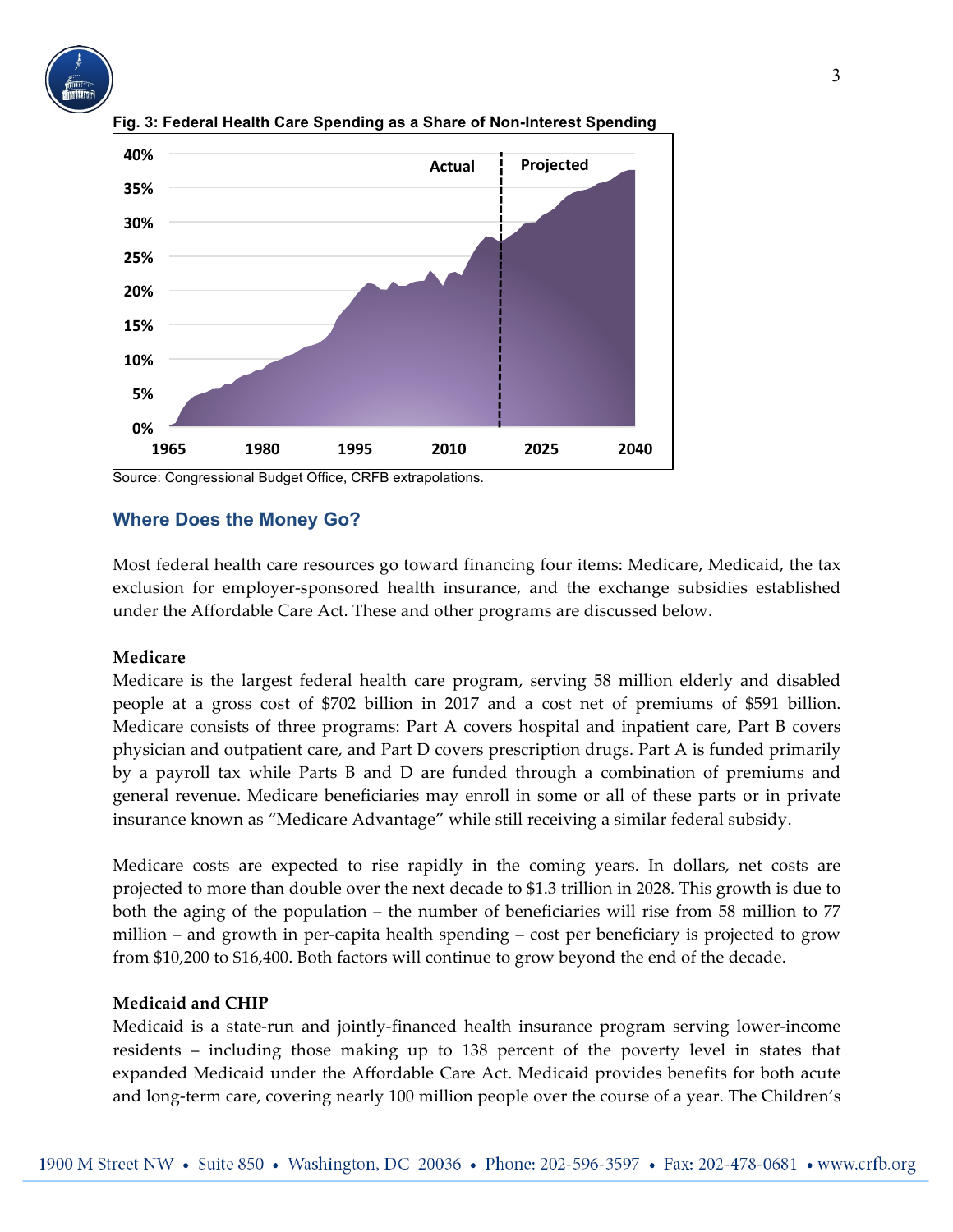

Health Insurance Program (CHIP) is a similarly structured program that covers almost 10 million children in a given year.

The federal government pays for 50 to 75 percent of base Medicaid costs, depending on the state, and 90 percent of costs for the expansion population. On average, the federal government provides about 65 percent of total funding for Medicaid and 88 percent for CHIP, though CHIP's share will fall to 65 percent by 2021. The two programs cost \$391 billion in 2017 and are projected to cost \$670 billion by 2028.

### **Exchange Subsidies and Other Spending**

Other spending on health insurance or health care totaled \$167 billion in 2017. This category includes subsidies for insurance purchased on the exchanges (\$48 billion), veterans' health care provided through the Department of Veterans Affairs (\$70 billion), and health care for activeduty military and their dependents (\$49 billion).

The exchange subsidies are projected to nearly double over the next decade due to large premium increases in the near term and general health care cost growth in later years. Both military health care and veterans' health care are discretionary programs, meaning that they are appropriated each year rather than allowed to function automatically and currently are constrained by overall caps on discretionary spending. We estimate that these three areas will increase to a total of about \$250 billion by 2028.

### **The Employer-Sponsored Health Insurance Exclusion and Other Tax Benefits**

The tax code also provides several subsidies for health care and insurance. By far the largest is the exclusion for employer-provided insurance, which the Office of Management and Budget (OMB) estimates to have cost about \$340 billion in 2017. An estimated 156 million people, a majority of the non-elderly population, receive coverage through their or their family's employer. The exclusion is indirectly limited by the 40 percent "Cadillac" tax on high-cost insurance plans, but that tax will not go into effect until 2022 and has already had its start date delayed twice. Though the total number of people receiving employer-sponsored insurance is expected to fall slightly over the next decade, the cost of the subsidy will increase to nearly \$650 billion by 2028 as health care costs rise (or higher if the Cadillac tax is repealed or further delayed).

Other tax subsidies totaled about \$25 billion in 2017 and will grow to nearly \$55 billion by 2028. The largest of these benefits is the medical expense deduction, available only to taxpayers who itemize their deductions and have medical expenses that exceed 7.5 percent of their income (or 10 percent after 2018). The cost of this deduction was \$10 billion in 2017 and will increase to \$20 billion by 2028. Other subsidies include the premium deduction for the self-employed (\$8 billion in 2017, \$12 billion in 2028), the deduction for contributions to Medical or Health Savings Accounts (\$8 billion in 2017, \$20 billion in 2028), and tax-free distributions from retirement plans to pay for premiums (less than \$1 billion per year).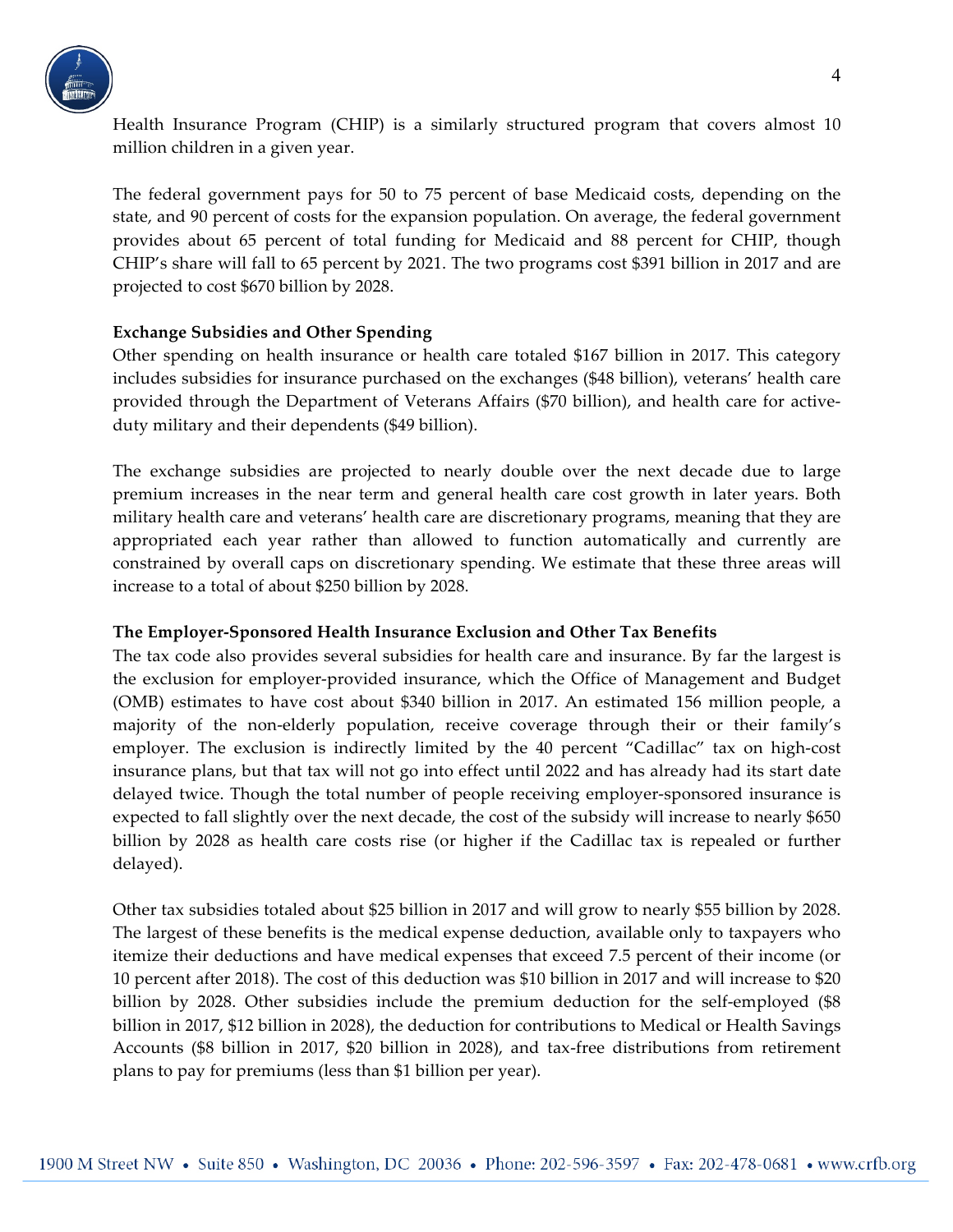

# **Rising Health Costs Threaten Trust Fund Solvency and Fiscal Sustainability**

Rising health care costs represent a threat to both the Medicare program and the federal budget more broadly.

Medicare Part A is funded through the Hospital Insurance (HI) trust fund, which is financed primarily with a 2.9 percent payroll tax, split between employers and employees (an additional 0.9 percent high-income surtax and partial taxation of Social Security benefits provide additional funds). Currently, Medicare Part A costs and revenues are roughly equal, but costs are growing more quickly. As a result, CBO projects the Medicare Trust fund will be depleted by 2026, and the Medicare Trustees project insolvency by 2029.

Ensuring Medicare solvency will require closing a gap in excess of \$100 billion per year by the end of the decade and equal to 0.64 percent of payroll over 75 years. That's the equivalent of immediately increasing revenue by 16 percent or reducing spending by 14 percent.





Source: Congressional Budget Office.

Failure to address the costs of Medicare Part A will ultimately mean a 10 to 15 percent benefit cut, as benefits are limited to trust fund revenue. Other federal health programs have no similar constraint.1 Instead, rising health care costs will result in increased federal borrowing and are a key contributor to the unsustainable rise of the federal debt.

In fact, absent rising health care costs debt would roughly stabilize as share of the economy. Under current law, we estimate debt held by the public would rise from about 77 percent of GDP today to 96 percent by 2028 and 125 percent by 2040. If most major health care spending

<sup>&</sup>lt;sup>1</sup> Medicare Part B and D have trust funds, but they are replenished from the general fund annually and thus provide no real constraint.